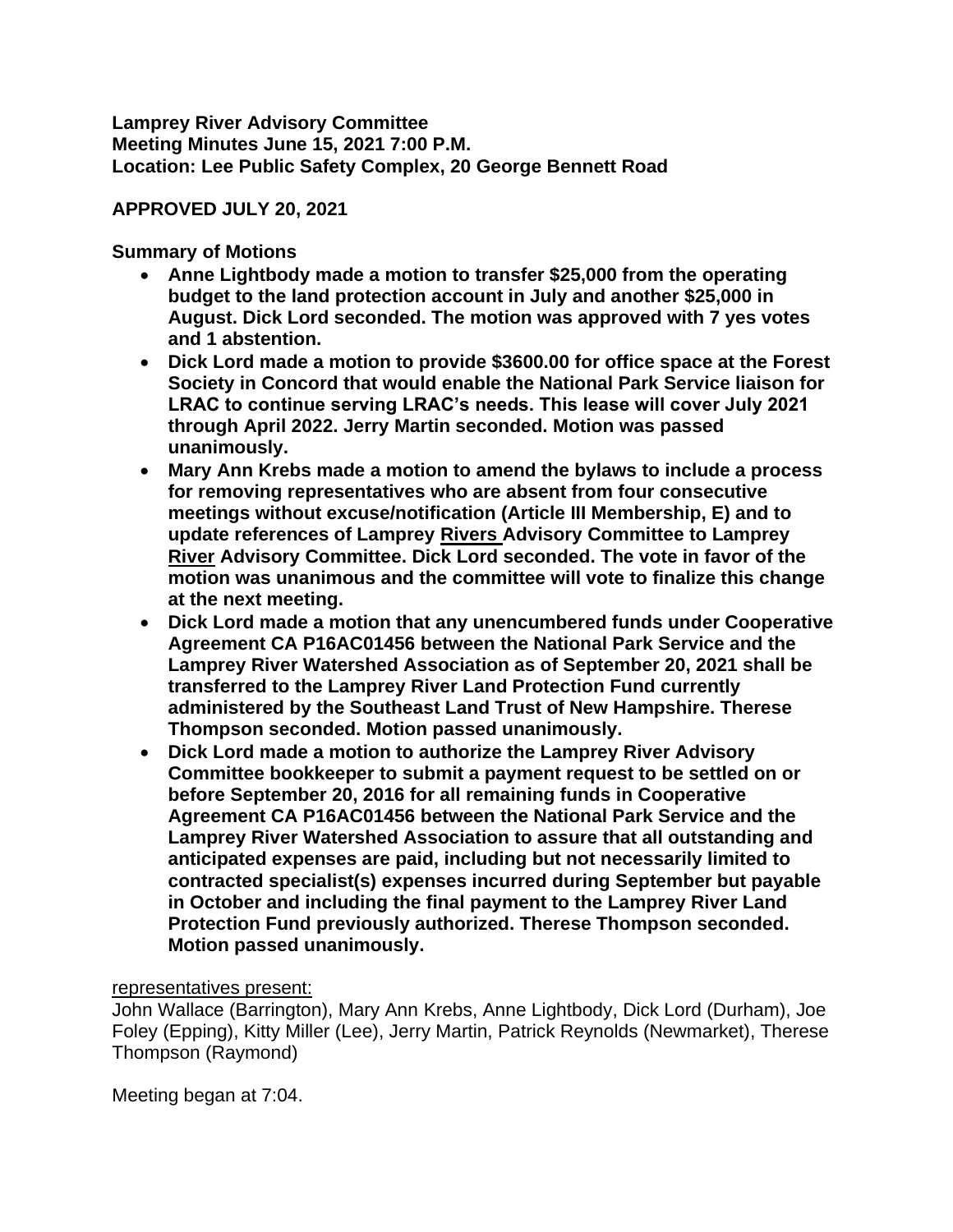# welcome new rep Patrick Reynolds, Newmarket

# approval of minutes from April 20, 2021:

John Wallace made a motion to approve the minutes as presented. Dick Lord seconded. Minutes were approved with 6 yes votes and 2 abstentions.

# financial report

- Bank balance, year-to-date budget, and land protection account activity were reviewed with no issues noted.
- **Anne Lightbody made a motion to transfer \$25,000 from the operating budget to the land protection account in July and another \$25,000 in August. Dick Lord seconded. The motion was approved with 7 yes votes and 1 abstention.**
- **Dick Lord made a motion that any unencumbered funds under Cooperative Agreement CA P16AC01456 between the National Park Service and the Lamprey River Watershed Association as of September 20, 2021 shall be transferred to the Lamprey River Land Protection Fund currently administered by the Southeast Land Trust of New Hampshire. Therese Thompson seconded. Motion passed unanimously.**
- **Dick Lord made a motion to authorize the Lamprey River Advisory Committee bookkeeper to submit a payment request to be settled on or before September 20, 2016 for all remaining funds in Cooperative Agreement CA P16AC01456 between the National Park Service and the Lamprey River Watershed Association to assure that all outstanding and anticipated expenses are paid, including but not necessarily limited to contracted specialist(s) expenses incurred during September but payable in October and including the final payment to the Lamprey River Land Protection Fund previously authorized. Therese Thompson seconded. Motion passed unanimously.**

### project review:

- FYI: shoreland, 23 Swan Drive, Nottingham,
	- Summary: The proponent desires to build a single-family house with a 15,842 s.f. impact in the shoreland zone of Nottingham Lake. Plans indicate that no construction will occur in the 50' buffer. "While we prefer not to see the shoreland of the Lamprey River developed further, we have no specific objections to this permit application."
- To facilitate project reviews, three process models were shared as part of the meeting preparation materials. John Wallace offered to combine components of the Oyster River LAC and the LRAC templates for further discussion.
- With the end of remote meetings, the project review team will return to meeting before the regular LRAC meeting.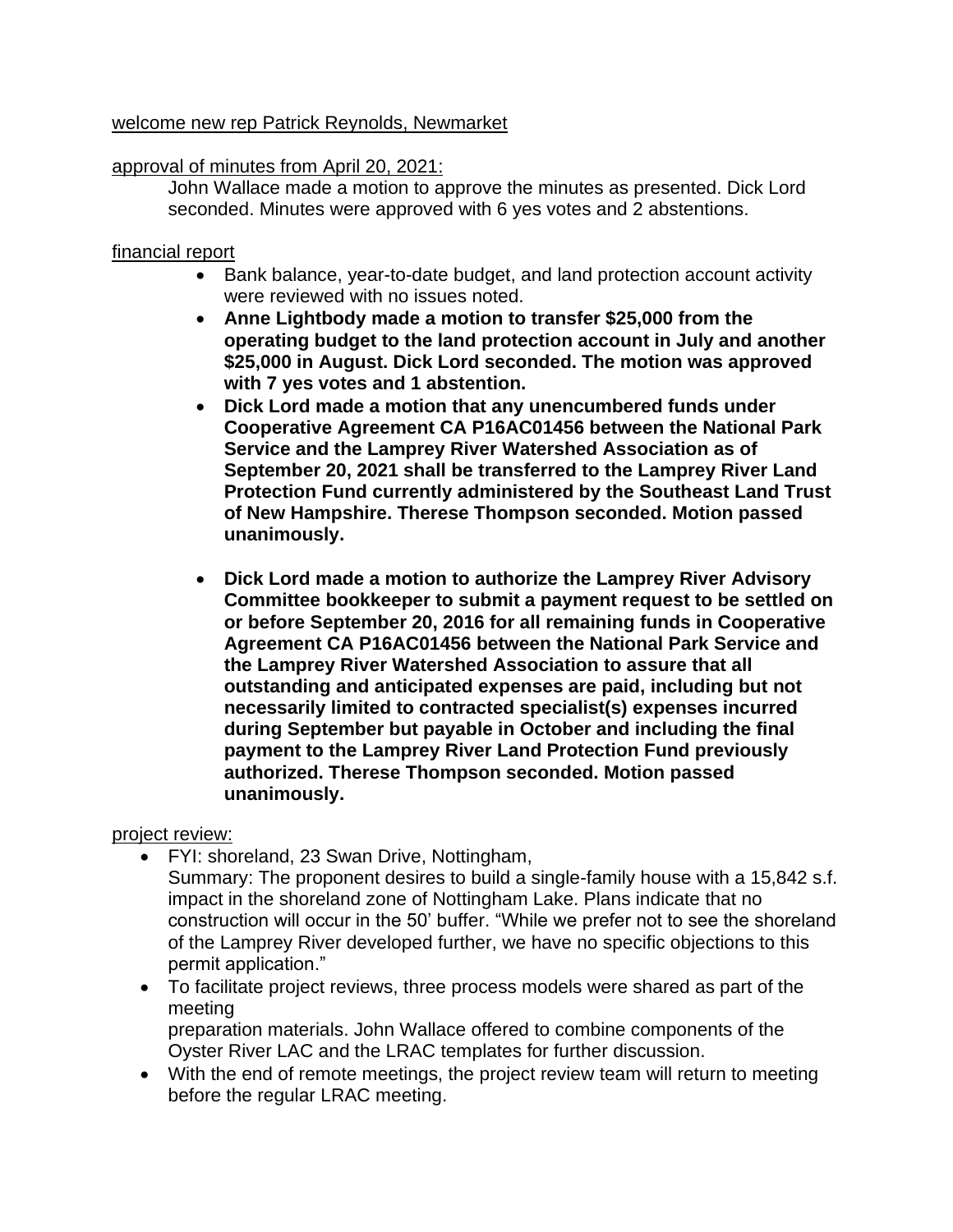#### workgroup updates

- grants:
	- $\circ$  The bacterial tracking grant is in process. The four sites being studied all showed elevated bacterial counts following a rain event. Tests under dry conditions will follow, as well as determination of the predominant species contributing to the bacteria.
	- o The Wiswall Falls water quality grant has been modified slightly to include all new equipment for the site. There is no change in LRAC's financial commitment.
	- o Trail improvements at Little River Park seem to be stalled by the wetlands permit application process. The grantee is aware of the limited time left to finish this work.
- outreach
	- o Two programs were offered recently: one vernal pool tour for seniors in Newmarket and one presentation for families at Wellington Campground.
	- o Website rebuild is going really slowly with little measurable progress from LRAC's side.
- recreation

Lee Public Canoe Launch: Several committee members visited the site, noting deficiencies and offering suggestions for improvement. Costs and potential impacts to the site for various modifications will be explored.

- history- No updates.
- wildlife- No updates.
- water quality: Committee decided to make this a full-committee topic, with no chair.
- workgroup chairmanship term: Life-time term while a voting rep or opportunities for change on a rotating basis? Rotating leadership roles was generally seen as a positive suggestion, but in most cases, workgroups currently function with a great deal of sharing and overlap of responsibility. No change was recommended.

### office for NPS liaison:

Jim MacCartney noted that his office in Concord is through an agreement with Trout Unlimited, but Trout Unlimited is downsizing its operations and office space will no longer be available. The Forest Society is willing to convert the leaseholder to LRAC. Jim requests approval to lease the office through April 2022 at a cost of \$400/month. While the office benefits multiple northern New England partnership rivers, the Forest Society prefers to have a single contract and the Lamprey is the only NH river. Jim noted that future LRAC budgets would probably include a supplement to cover the cost of renewal of the lease.

**Dick Lord made a motion to provide \$3600.00 for office space at the Forest Society in Concord that would enable the National Park Service liaison for LRAC to continue serving LRAC's needs. This lease will cover July 2021 through April 2022. Jerry Martin seconded. Motion was passed unanimously.**